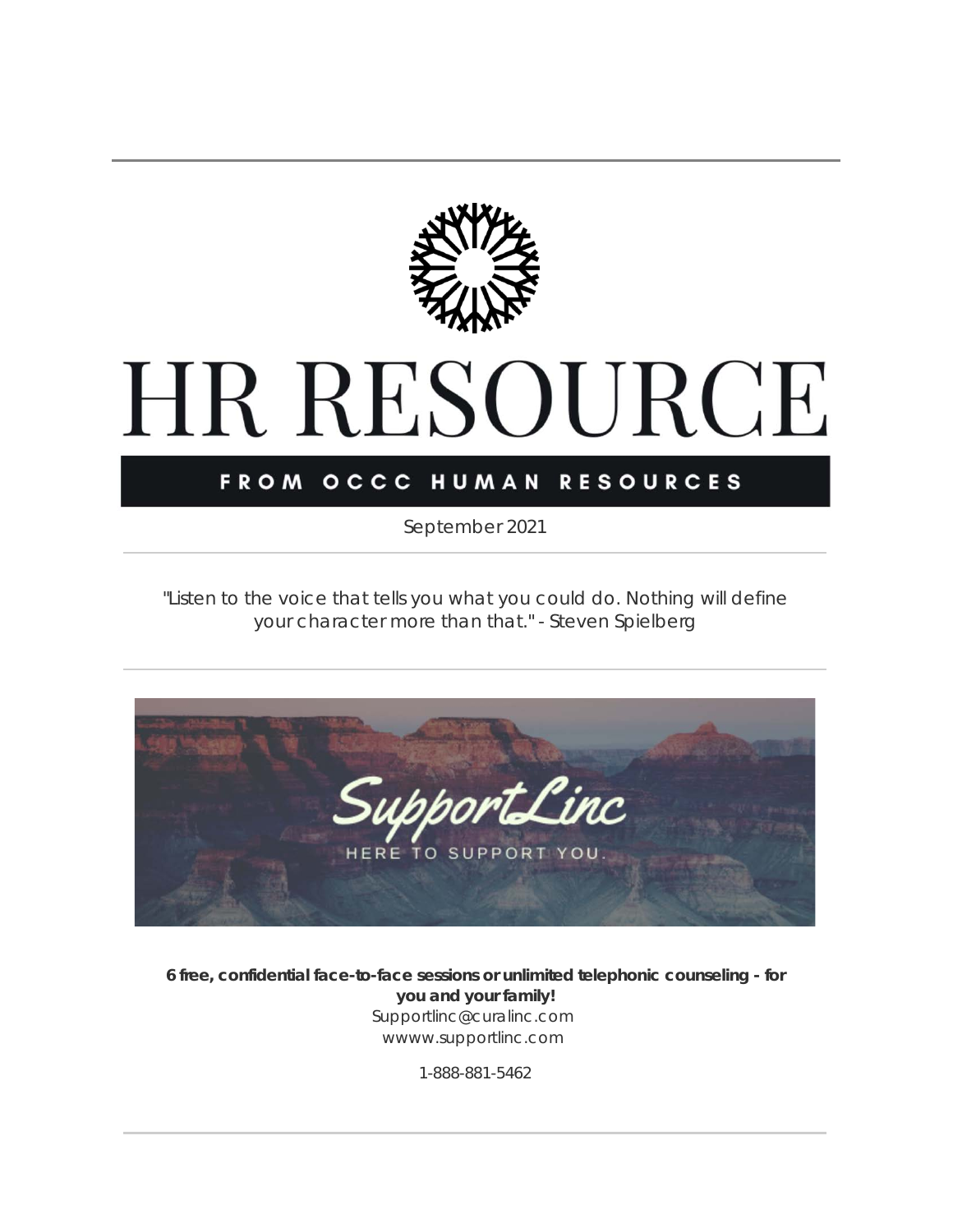## **Welcome to OCCC!**

Welcome, new employees! At OCCC, we care about giving our employees everything they need to perform their best.

If you have questions regarding your benefits or anything else, please contact us at [hrrep@occc.edu](mailto:hrrep@occc.edu). We look forward to working with you and seeing you achieve great things!

New Hires:

### **August:**



Welcome!

**Dalon Lehenbauer -** Campus Police Officer **Brittany Phillips -** Assistant to the Director, Student Success Advising **Lourdes Esparaza -** Admissions Outreach Advisor **Harvey Parker -** Simulations Manager **Julie Slate -** Intake Assistant **Timothy Geist -** Senior Systems Administrator **Faustina Layne -** Director of Employee Relations **September: Andi Gleichman -** Assistant Stage Manager **Donovan Fields -** Building Services Specialist **Tiffany Davis -** Student Success Advisor 1

**Carina Amrine -** Scholars for Excellence in Child Care Coordinator

**Patricia Pixler -** Student Success Advisor 1

**Peng Wu -** Professor of Chemistry

## Meet: **Faustina Layne**

Faustina Layne recently retired from the University of Oklahoma after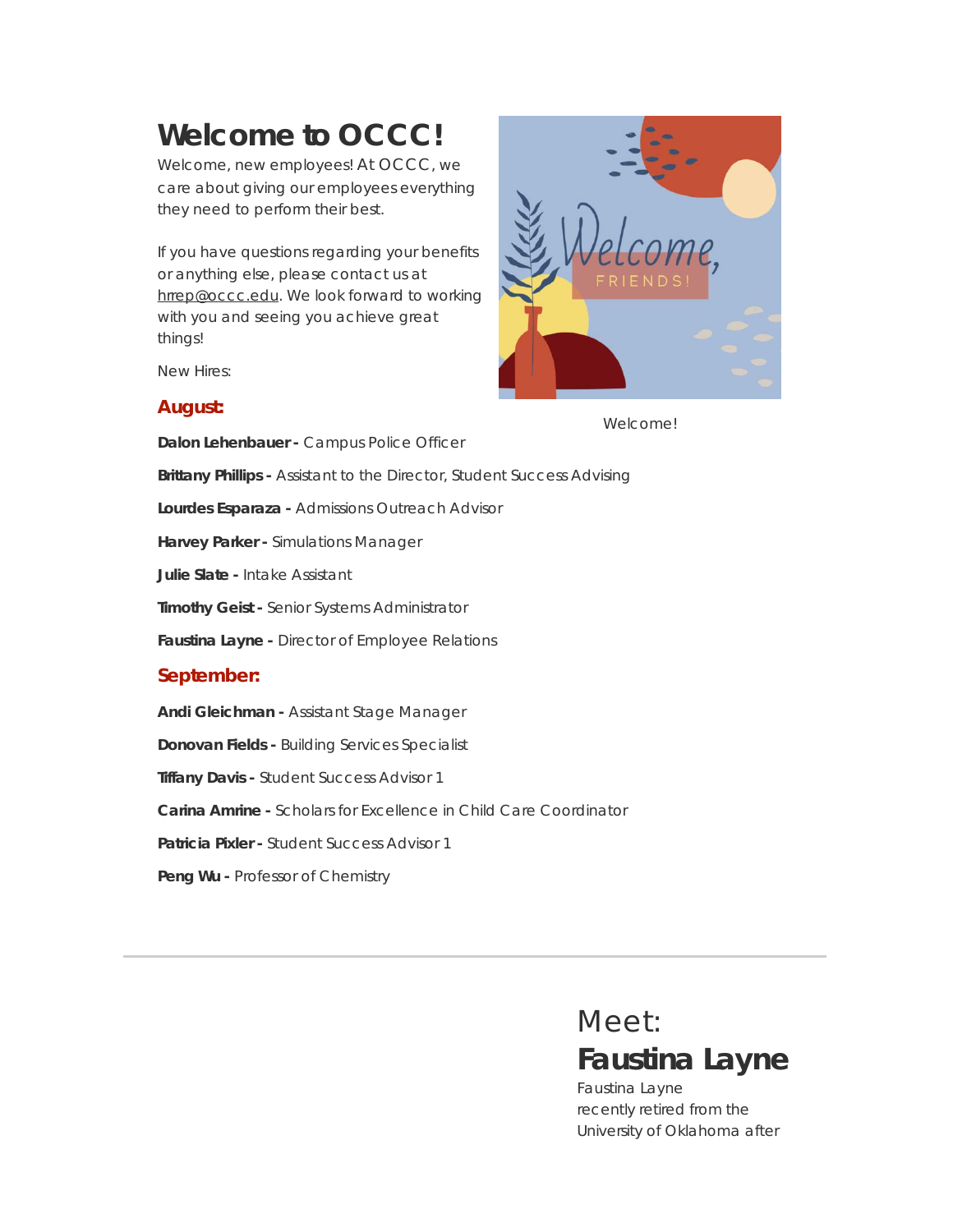

22 years of service and has joined OCCC as the new Director of Employee Relations.

In her previous position, Faustina served as the Equal

Opportunity & Title IX Officer for the University of Oklahoma Health Sciences Center and Tulsa campus.

Faustina recently obtained her Master of Legal Studies in Healthcare Law and has extensive experience in management, research, and compliance.

In addition, Faustina enjoys teaching and is a certified Jazzercise Instructor for the Jazzercise Moore Studio. She has two boys and loves spending time with her grand-dog, Jasmine.



### **New Employee Orientation**

New Employee Orientation (NEO) is held at 8:30 AM on the first day of each pay period in accordance with a new hire's start date. New employees should plan to spend all day (if a supervisor or manager), or part of their first day with the Human Resources department learning about the college, payroll, benefits, safety, and policies.

Managers and supervisors are expected to assign a mentor to new employees on their first day to welcome them and provide departmental orientation. The orientation ends with lunch in the Wheelhouse!

For more information about NEO or the role of a mentor, check out our [webpage.](https://t.e2ma.net/click/b2r8xjc/3bm47xl/bepy9zce)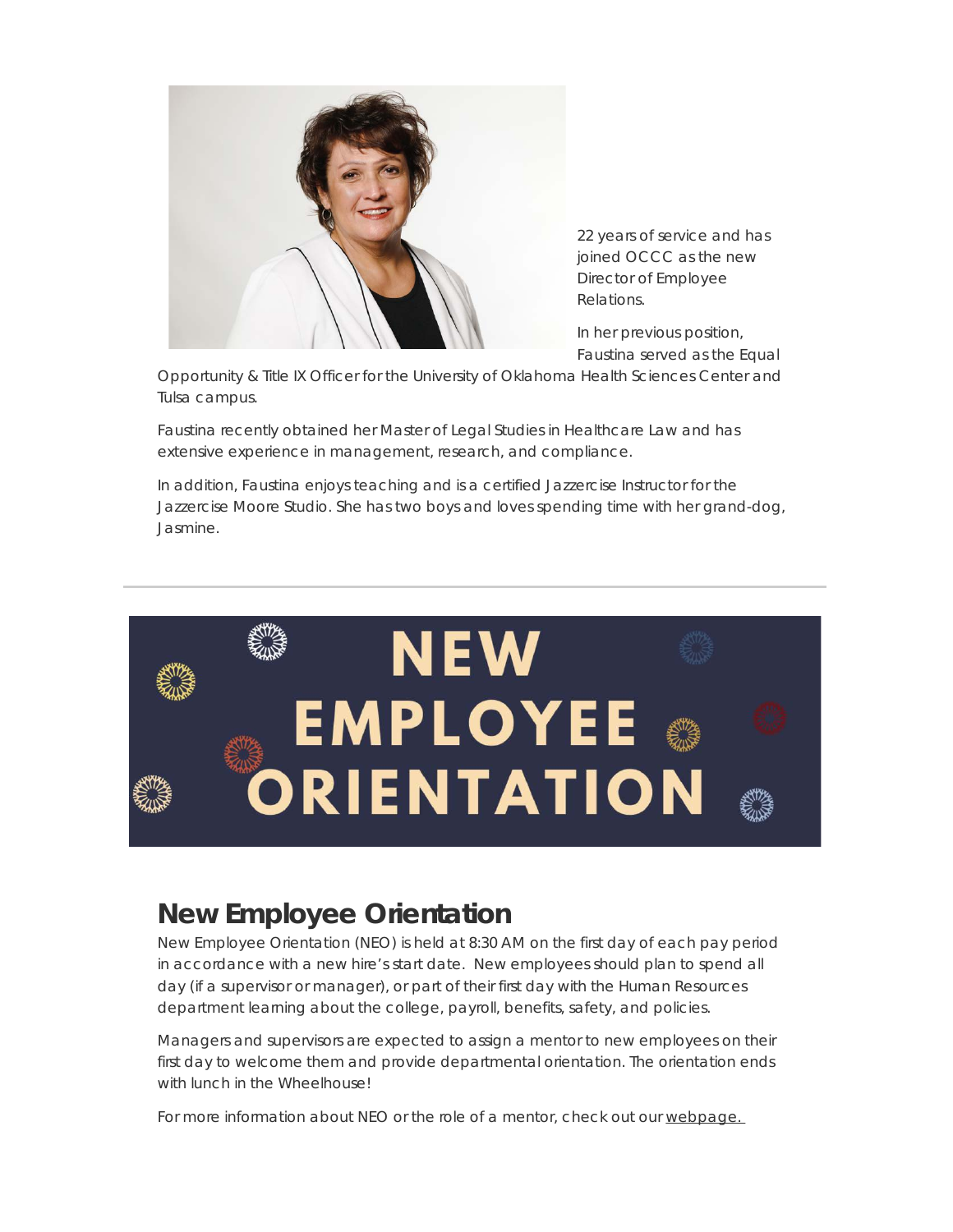### **UPCOMING NEO DATES:**

**September**

Monday, 9/20/2021 @ 8:30am

### **October**

Monday, 10/4/2021 @ 8:30am

Monday 10/18/2021 @ 8:30am



### **Mentor Lunch**

As a part of NEO, new hires and mentors from their department break bread in the Wheelhouse Cafe with HR!

We discuss things like: what we like about OCCC, our why, and more!



## **Mandatory Reporting**

OCCC is committed to providing a workplace and educational environment free from discrimination, harassment, and sexual misconduct. As part of that commitment, OCCC employees (faculty, staff, and administrators) are required to report knowledge, notice, and/or reports to the **Title IX Coordinator, Dr. Regina Switzer.**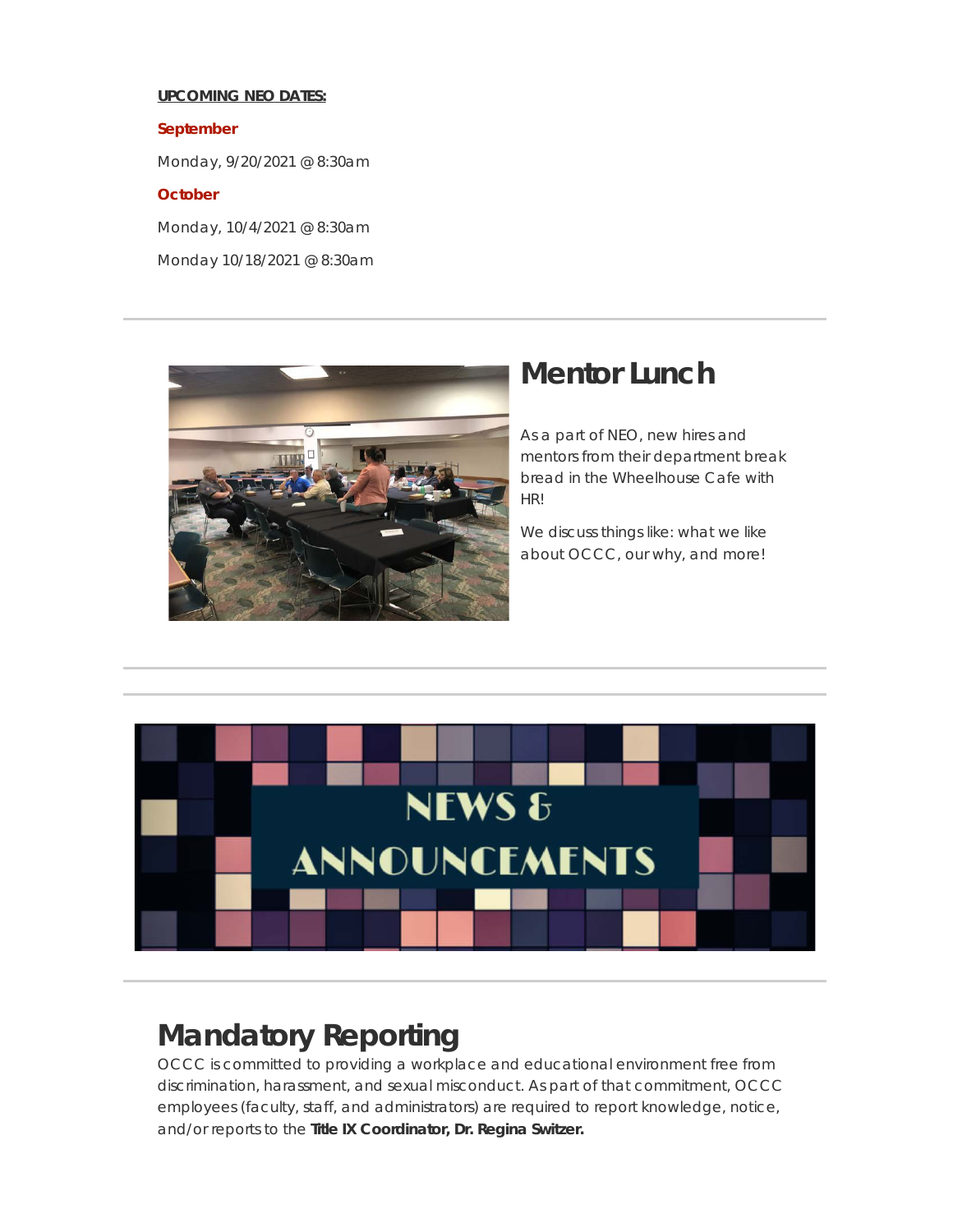**Reports can be made by:**

- **Phone:** (405) 682-7890
- **Email:** regina.a.switzer@occc.edu
- **Online Reporting Form:** Click [here](https://t.e2ma.net/click/b2r8xjc/3bm47xl/r6py9zce)

Please visit the **Title IX [webpage](https://t.e2ma.net/click/b2r8xjc/3bm47xl/7yqy9zce)** for further information regarding [OCCC](https://t.e2ma.net/click/b2r8xjc/3bm47xl/nrry9zce) Policy No. 1012.



## **Hispanic Heritage Month**

A month-long celebration that takes place from **September 15th - October 15th.**

This month honors and highlights the tremendous contributions and influence of Latinx and Hispanic communities in the United States.

### **Want to celebrate?**

Join on Saturday, September 25th for the 3rd Annual Festival AMISTAD.

Contact Cultural Programs to get involved.

- **Phone:** 405-682-7576
- **Email:** culturalprograms@occc.edu

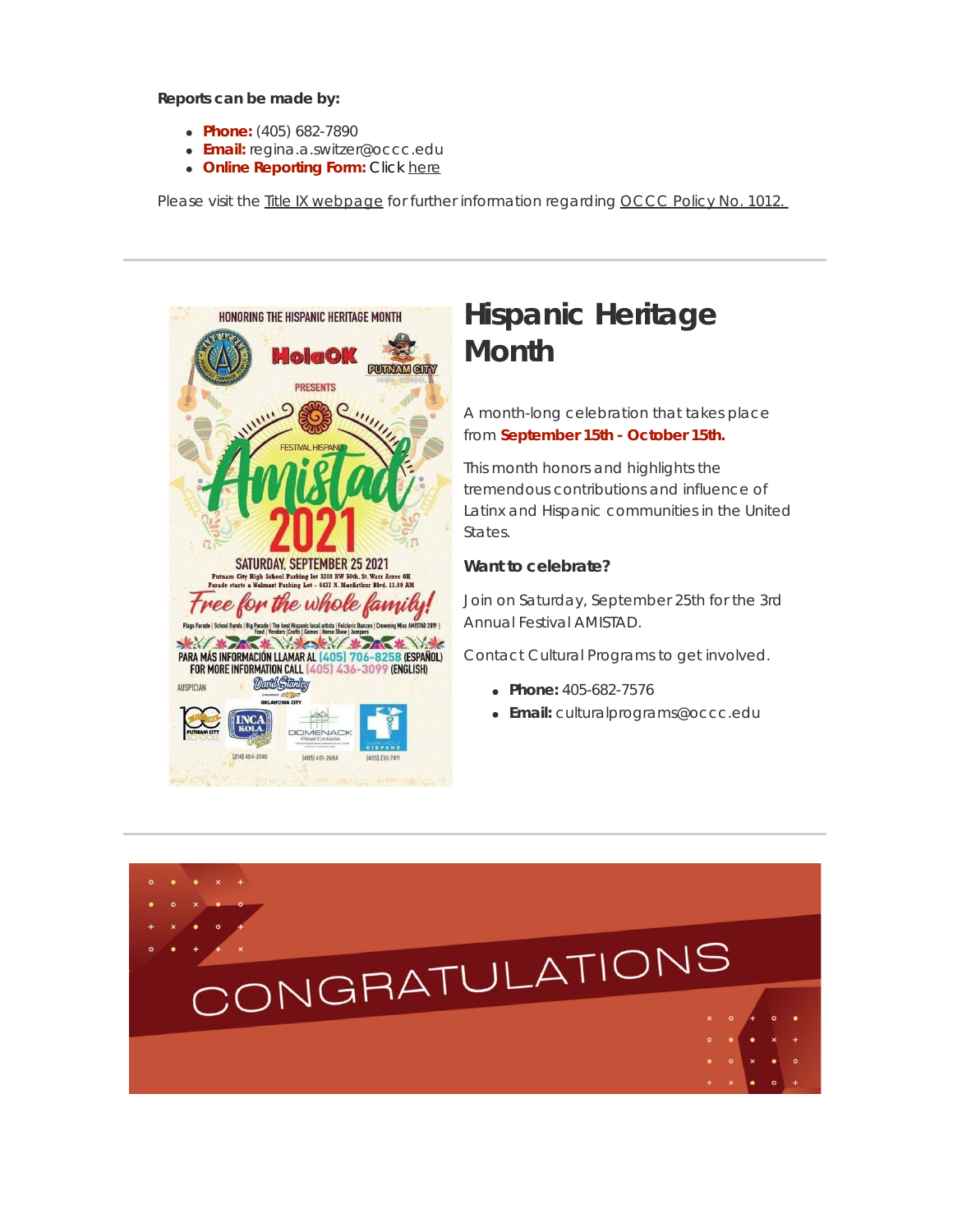### **Retirees**

Thank you **David Shriver** for your service! David retires from his position as a Campus Police Officer on 10/1/2021.

Enjoy this next phase of life and development!



### **Years of Service**

OCCC would like to congratulate and thank the following employees who reached the following milestones with the college:

**5 years in August 2021:** Dr. Shanna Padgham, Merette Dean, Mary White, & Dana Passek

**5 years in September 2021:** Kyle Gardner

**10 years in August 2021:** Lisa Ballard, Ivana Pavic, Dr. Jennifer Allen, Todd Rudat, & Shawna Talamasey

**15 years in August 2021:** Doralicia Sandoval, Julie Corff, Dr. Bruce Cook, Dr. Markus Smith, Jackie Frock, Kay Wetmore, Robin McMurry, Randall Anderson, Raul Ramirez, Ginnett Rollins, Greg Mellott, Michael Boyle, Yuthika Kim, Dr. Changjiang Zhu, Christine Miller, & Ray Dockrey

**20 Years in August 2021:** Pamela Stout & Lisa Buckelew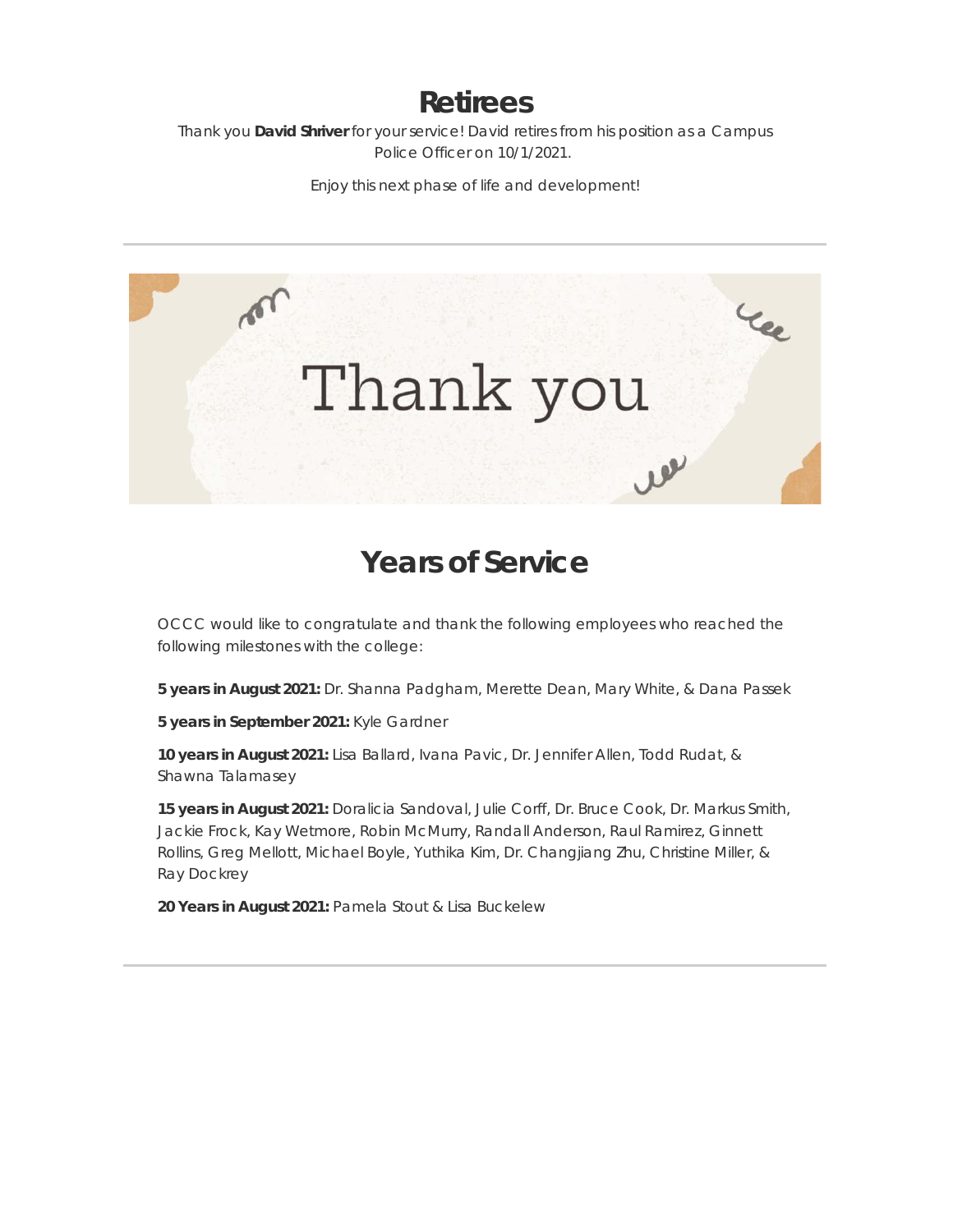# **BENEFITS**

## **403B with AIG**

### **Meet with Paul**

As an OCCC employee, if you contribute a minimum of 1.5% (pre-tax) to the 403B with AIG, OCCC matches 3%.

**Paul Mariconda**, Senior Financial Advisor with AIG, is available to meet with you **[in-person](https://t.e2ma.net/click/b2r8xjc/3bm47xl/3jsy9zce)** on campus or **[virtually](https://t.e2ma.net/click/b2r8xjc/3bm47xl/jcty9zce)** to discuss retirement planning and all things financial!

Here's a **[flyer](https://t.e2ma.net/click/b2r8xjc/3bm47xl/z4ty9zce)** with quick links to information about the OCCC 403B plan as a reminder to start saving for your future today!



### **Attend a Seminar**

Interested in learning more about finanical wellness? Join Paul Mariconda in-person or on Zoom.

Details are below:

- **In-person: Thursday, October 21st** 11am Noon in HP215A
- **Virtual: Tuesday, October 26th** 2pm 3pm on Zoom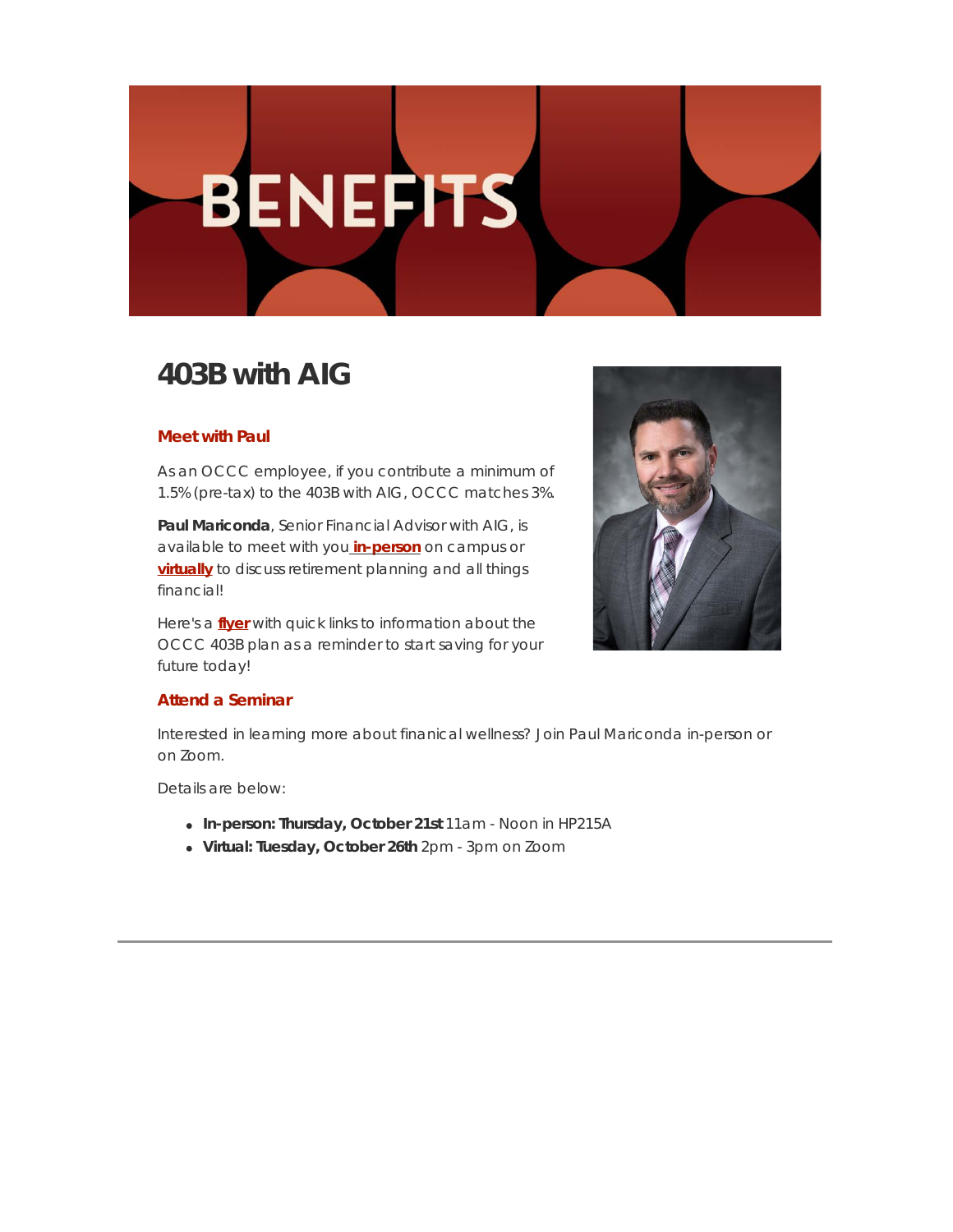## **PROFESSIONAL DEVELOPMENT AND TRAINING**

### **Training & Professional Development**

**Budgeting & Purchasing:** Bi-weekly budgeting and purchasing training for new supervisors & those who need a re-fresher. Want to join? E-mail HRtraining@occc.edu

**Leadership Development:** This series for Managers and Supervisors launches in October! If you are a Manager or Supervisor, you've been added to a cohort in Microsoft Teams. You'll spend time each month with your cohort sharpening your leadership skills and building a community of practice across campus. More details to come shortly!



A series dedicated to providing space for employees to discuss important topics, learn strategies to cope with changes, and develop skills in key areas.

**Check out the** Professional [Development](https://t.e2ma.net/click/b2r8xjc/3bm47xl/fxuy9zce) **page to stay up to date on training opportunities like Let's Talk and share your ideas about training you'd like to see at OCCC!**

## **Performance Appraisals**

A huge thanks to everyone during this implementation year of our new performance appraisal systems!

Some reminders are below: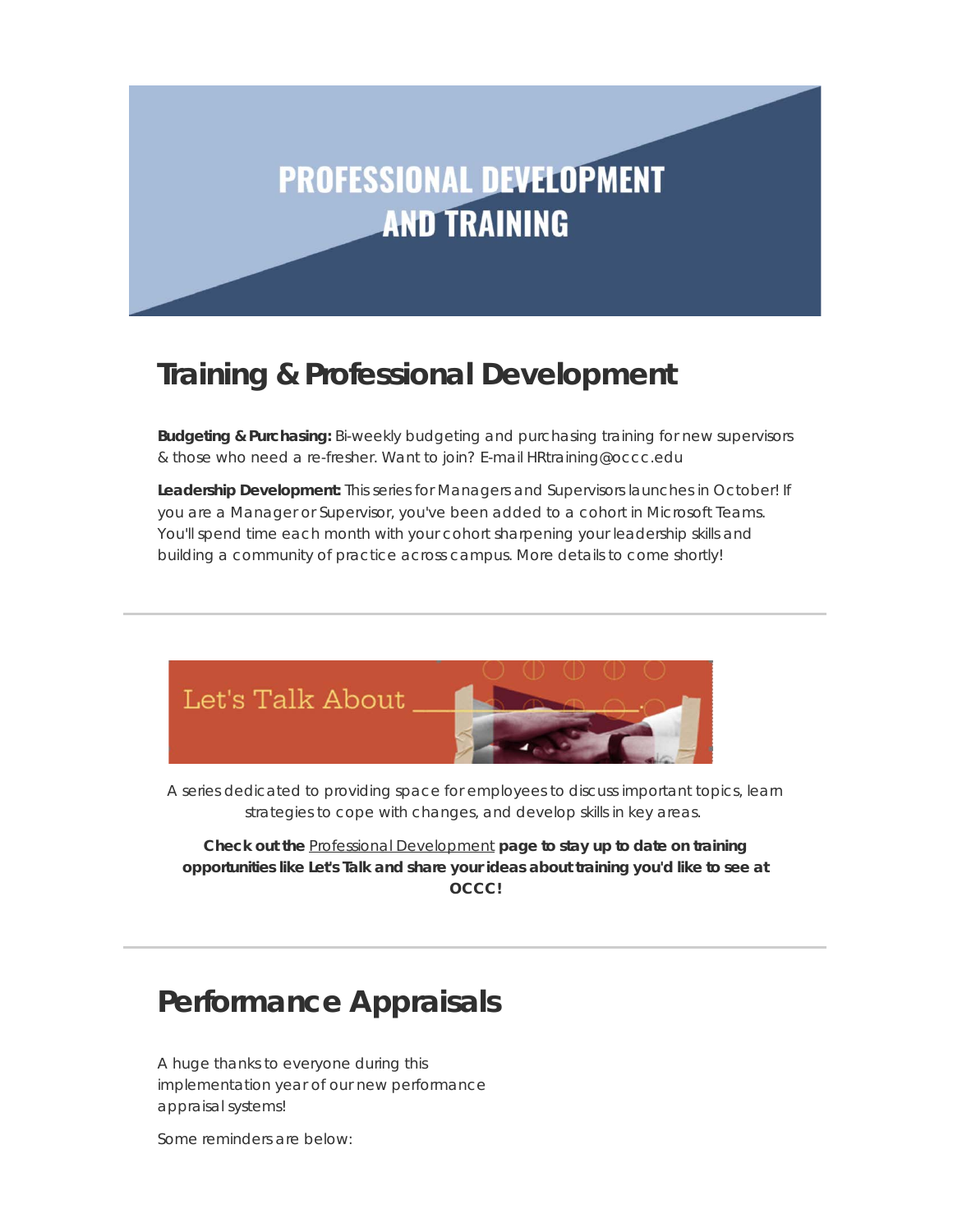

- **Full-time Staff:** the deadline for the initial plan (where you'll discuss competencies and goals) is Friday, September 17th, 2021.
- **Full-time Faculty, Chairs, or Program Directors:** More details about this performance appraisal process are coming soon!

Check out our Performance Appraisal **[webpage](https://t.e2ma.net/click/b2r8xjc/3bm47xl/vpvy9zce)** for more information.



#### **Special thanks goes out to:**

**IT!** Special thanks goes to Josh Wade, who has been integral in the creation of our performance appraisal forms in OnBase.

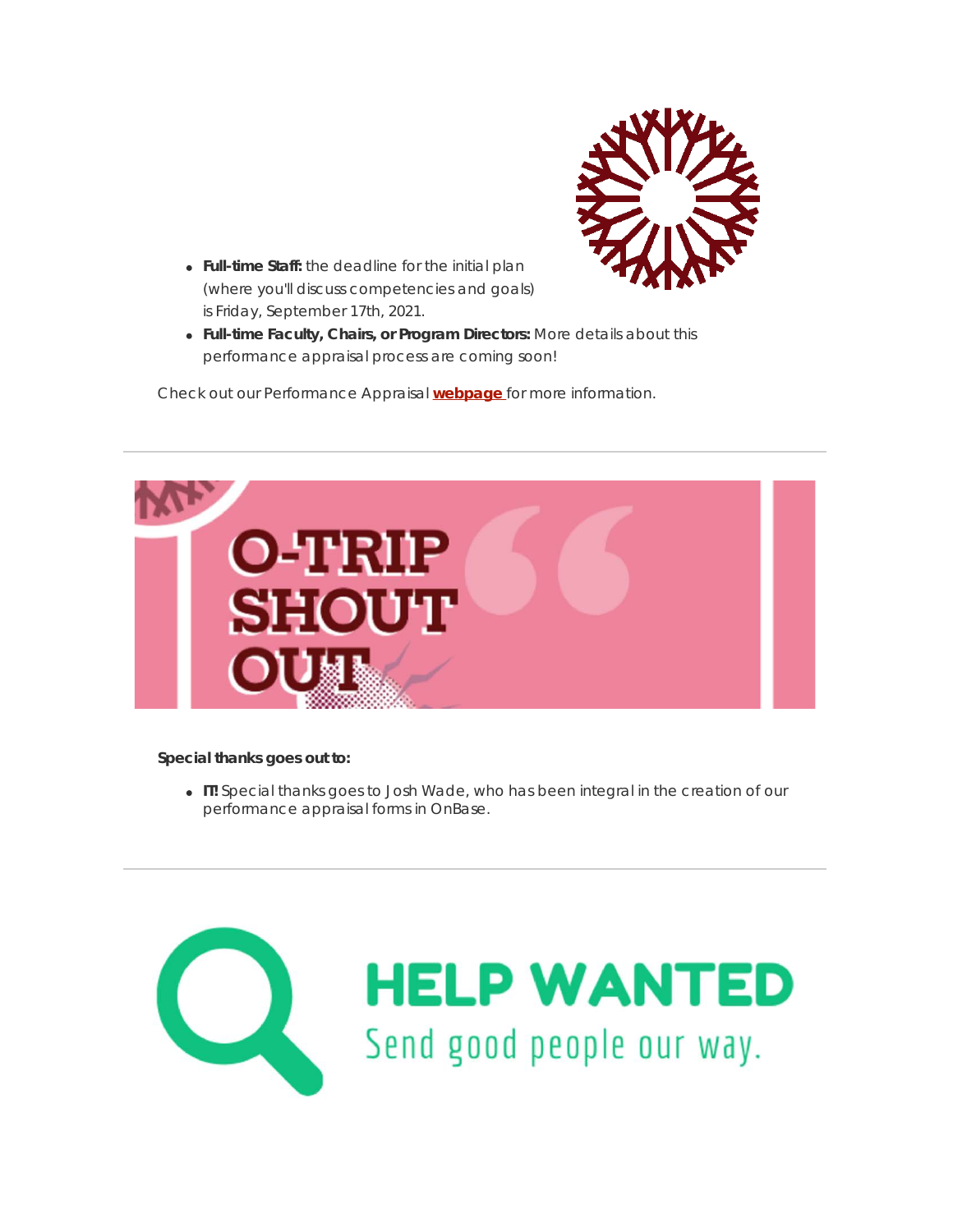### **Now Hiring!**

Do you know someone who would be a great addition to the OCCC team? Ready for a change yourself?

[Check the Job Board](https://t.e2ma.net/click/b2r8xjc/3bm47xl/biwy9zce)

We're here for you. Meow more than ever.



### **OCCC Human Resources: We Work for You**

Our team is dedicated to assisting academic and administrative departments in managing the College's most valued asset: its employees. We are available to assist you during normal business hours via email or phone, or just stop by the John Massey Center and say hello. If you have any questions or concerns, feel free to contact Human Resources at (405) 682-7542 or [hrrep@occc.edu](mailto:hrrep@occc.edu).

[Meet](https://t.e2ma.net/click/b2r8xjc/3bm47xl/raxy9zce) Our Staff



**OCCC Human Resources** 7777 South May Avenue Oklahoma City, OK 73159, USA

> 405.682.7542 hr@occc.edu